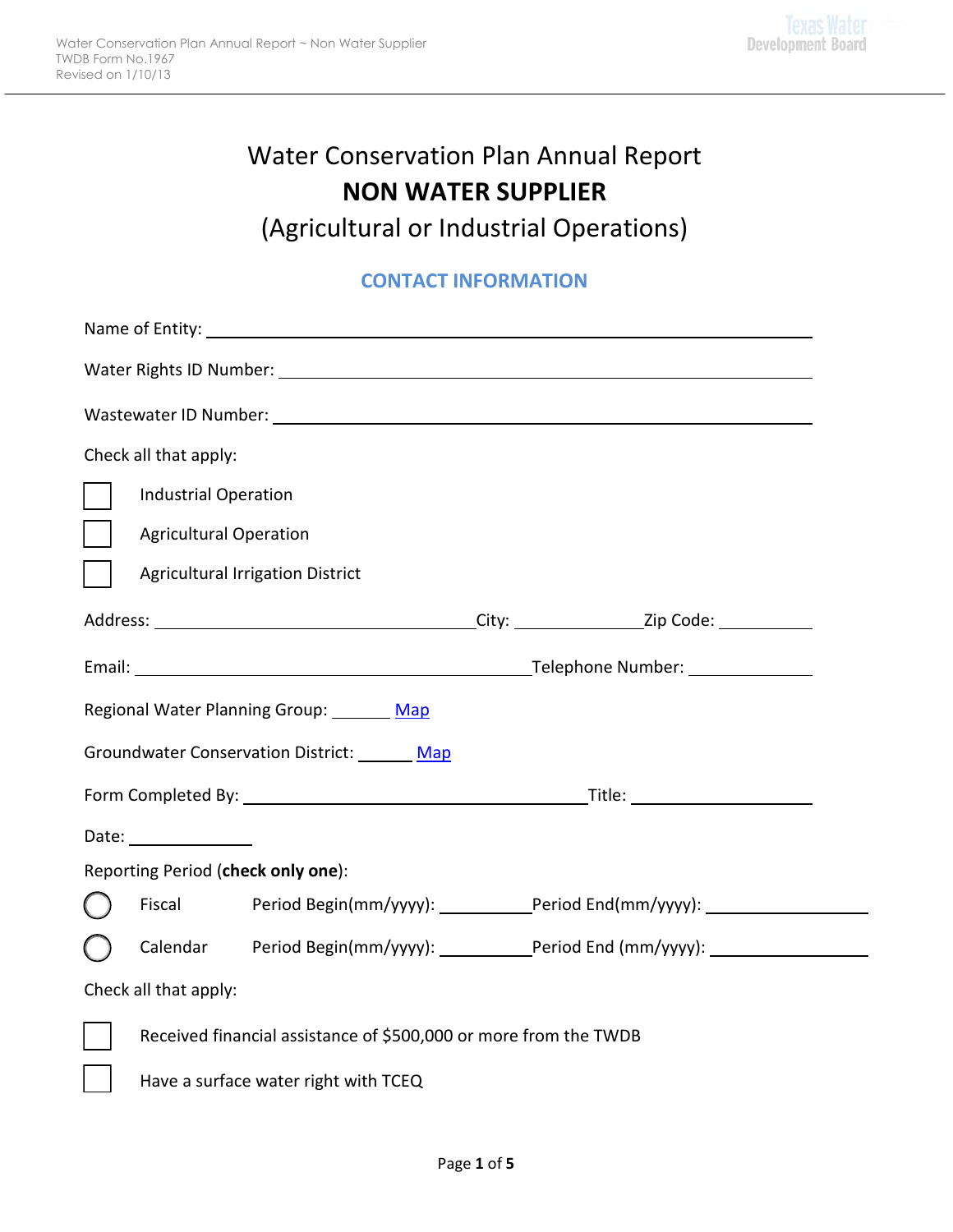| Acre-feet to gallons conversion |     |
|---------------------------------|-----|
| $(act) \times 325,851 =$        | gal |

# **Water Use Accounting for Irrigation Districts**

### **Data entered by Irrigation Districts only**

|                                                                                                | <b>Total Gallons During the Reporting Period</b>            |
|------------------------------------------------------------------------------------------------|-------------------------------------------------------------|
| Source Water: Water taken from permitted sources such<br>as rivers, lakes, streams, and wells. |                                                             |
|                                                                                                | List the amount of irrigated acres for agricultural<br>use: |
| Total Water Supplied: Total water supplied to water                                            |                                                             |
| users.                                                                                         |                                                             |
| <b>Gallons Provided Per Day:</b>                                                               |                                                             |
|                                                                                                | [Total Water Supplied ÷ 365 = Gallons Provided Per Day]     |

### **1. Drought Contingency Planning**

During this reporting period, did you implement your Drought Contingency Plan?

| Yes<br>$\mathcal{L}$ | No |
|----------------------|----|
|                      |    |

If yes, how many days were water restrictions in effect? \_\_\_\_\_

If yes, check the reason(s) for implementing your Drought Contingency Plan.

| Water Su |
|----------|
| High Sea |

Capacity Issues  $\Box$  Other:  $\Box$ 

upply Shortage **Example 1** | Equipment Failure International Demand Infrastructure Infrastructure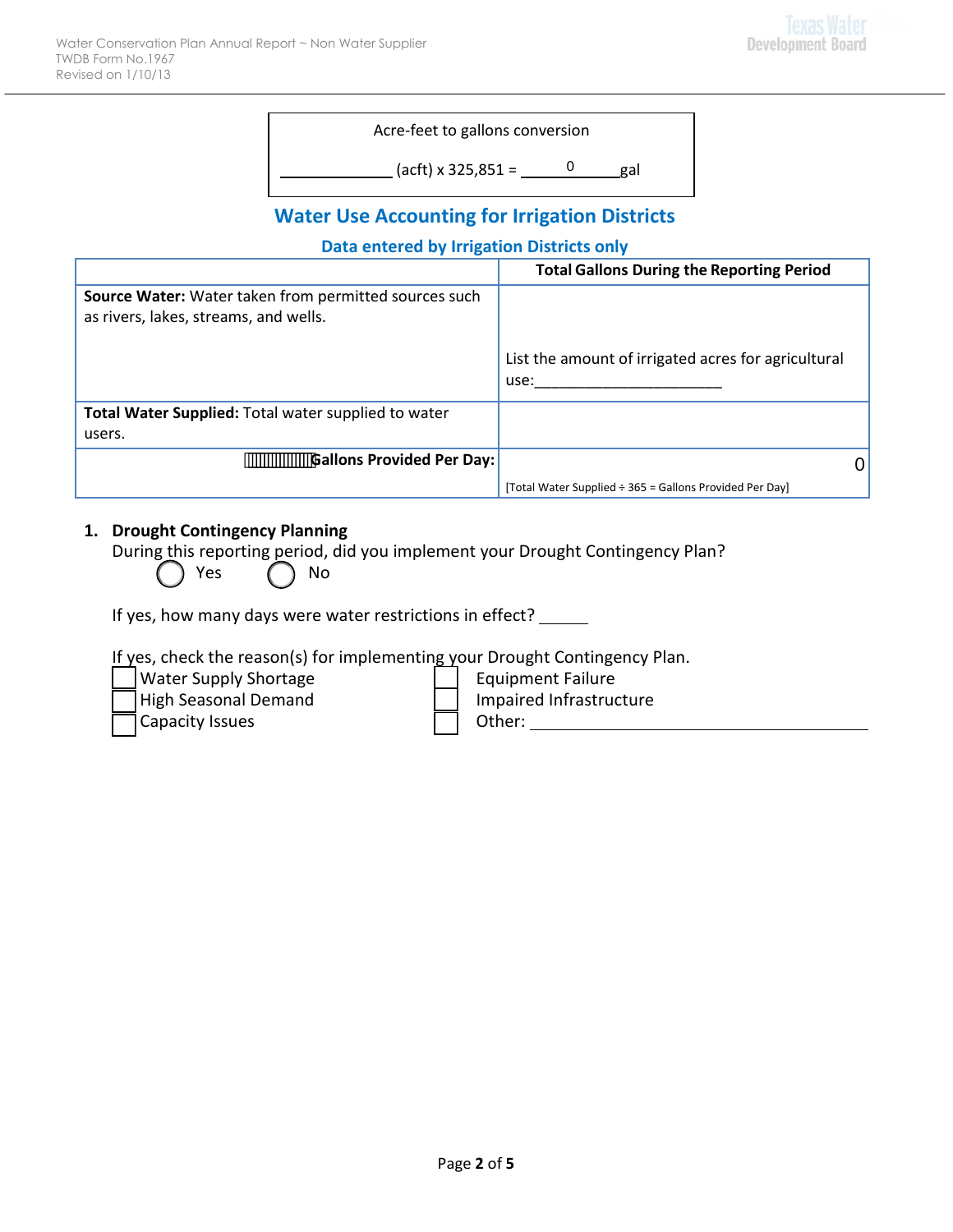Acre-feet to gallons conversion

(acft) x 325,851 = 0 gal

# **Water Use Accounting for Industrial or other Agricultural Operations**

### **Data entered by Industrial or other Agricultural Operations**

|                                                                                                                                                                                                                                                                                                                             | <b>Total Gallons During the Reporting Period</b>                                                  |
|-----------------------------------------------------------------------------------------------------------------------------------------------------------------------------------------------------------------------------------------------------------------------------------------------------------------------------|---------------------------------------------------------------------------------------------------|
| Source Water: Water taken from permitted sources such<br>as rivers, lakes, streams, and wells.                                                                                                                                                                                                                              |                                                                                                   |
| Water Imported: Purchased water transferred into the<br>system.                                                                                                                                                                                                                                                             |                                                                                                   |
| Total Water Supplied: Total water supplied to system or<br>operation and available for use.                                                                                                                                                                                                                                 | [Source Water + Imported = Total Water Supplied]                                                  |
| <b>Consumptive Use: Water use that permanently</b><br>withdraws water from its source. Water that is no longer<br>available because it has evaporated, been transpired by<br>plants, incorporated into products or crops, consumed by<br>people or livestock, or otherwise removed from the<br>immediate water environment. | If applicable, list the amount of irrigated acres for<br>agricultural use:<br><u>agricultural</u> |
| Non Consumptive Use: Water withdrawn for use but not<br>consumed.                                                                                                                                                                                                                                                           | 0                                                                                                 |
| <b>Gallons Consumed Per Day:</b>                                                                                                                                                                                                                                                                                            | [Total Water Supplied – Consumptive Use = Non Consumptive Use]<br>0                               |
|                                                                                                                                                                                                                                                                                                                             | [Consumptive Use ÷ 365 = Gallons Per Day]                                                         |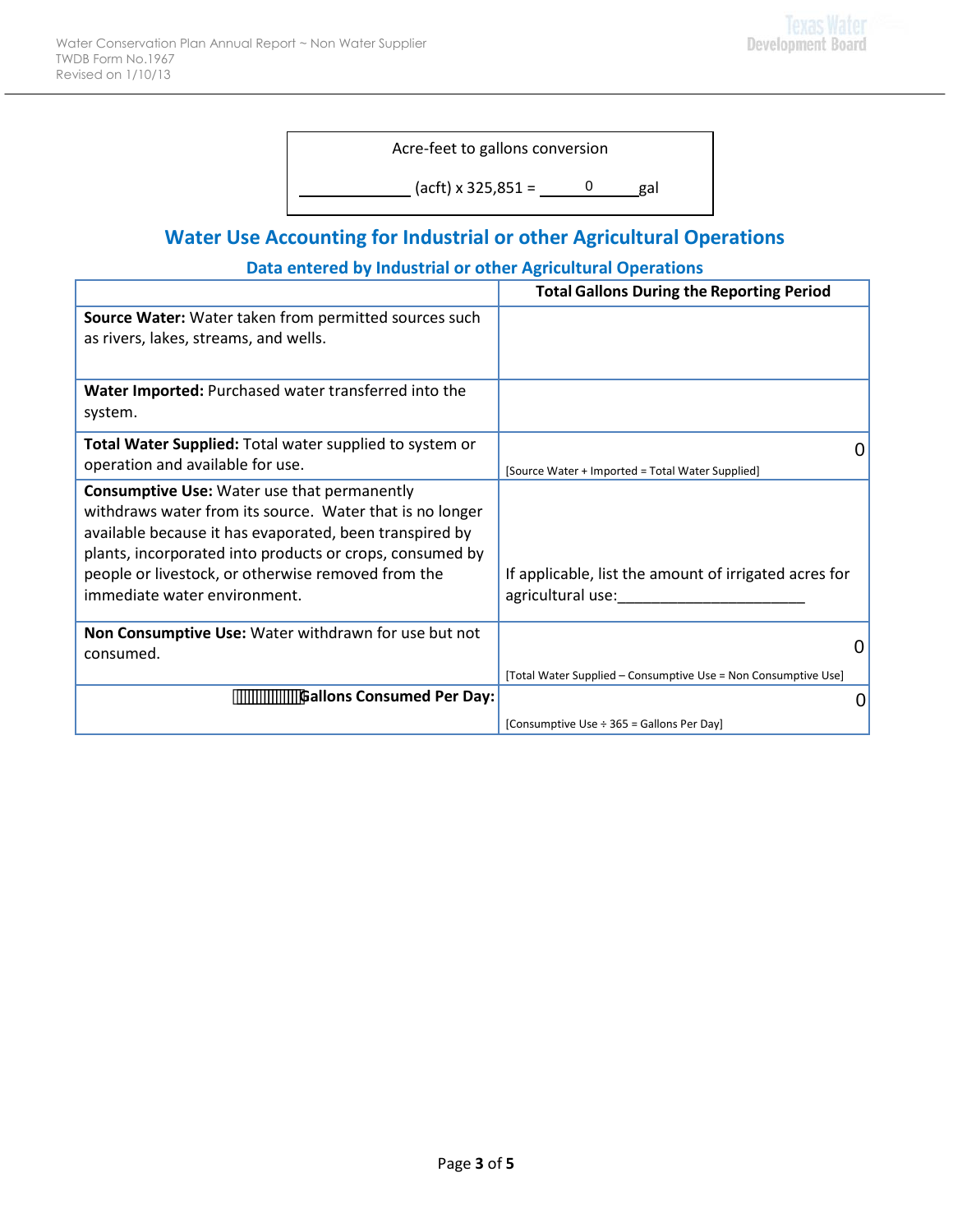# **Targets and Goals**

Provide the **specific and quantified five and ten year targets** as listed in your most current Water Conservation Plan.

|                         | <b>Date to Achieve</b><br><b>Target</b> | <b>Specific and Quantified Targets</b> |
|-------------------------|-----------------------------------------|----------------------------------------|
| <b>Five-year target</b> |                                         |                                        |
| Ten-year target         |                                         |                                        |

## **Water Conservation Programs and Activities**

### **1. Water Conservation Plan**

| What year did your entity adopt or revise the most recent Water Conservation Plan? |  |
|------------------------------------------------------------------------------------|--|
|                                                                                    |  |

Does The Plan incorporate **Best Management Practices**? () Yes () No

#### **2. Water Conservation Programs**

In this reporting period, has your entity implemented water conservation activities or programs?

| (res | ( ) No |  |
|------|--------|--|
|------|--------|--|

If yes, select the Best Management Practices or water conservation strategies implemented during this reporting period.

| <b>Agricultural Activities and Practices</b>  | <b>Industrial Activities and Practices</b> |  |
|-----------------------------------------------|--------------------------------------------|--|
| Information Gathering and Education Practices | <b>Conservation Analysis and Planning</b>  |  |
| <b>Cropping and Management Practices</b>      | <b>Educational Practices</b>               |  |
| <b>Scheduling Practices</b>                   | <b>System Operations</b>                   |  |
| Land Management Systems                       | <b>Cooling Systems Management</b>          |  |
| On-Farm Water Delivery Systems                | Landscaping                                |  |
| <b>Water District Delivery Systems</b>        | <b>Sector Specific Practices</b>           |  |
| <b>Water Use Audits</b>                       | <b>Water Use Audits</b>                    |  |
| Leak Detection / Water Loss Programs          | Leak Detection / Water Loss Programs       |  |

Other activities, list or describe.